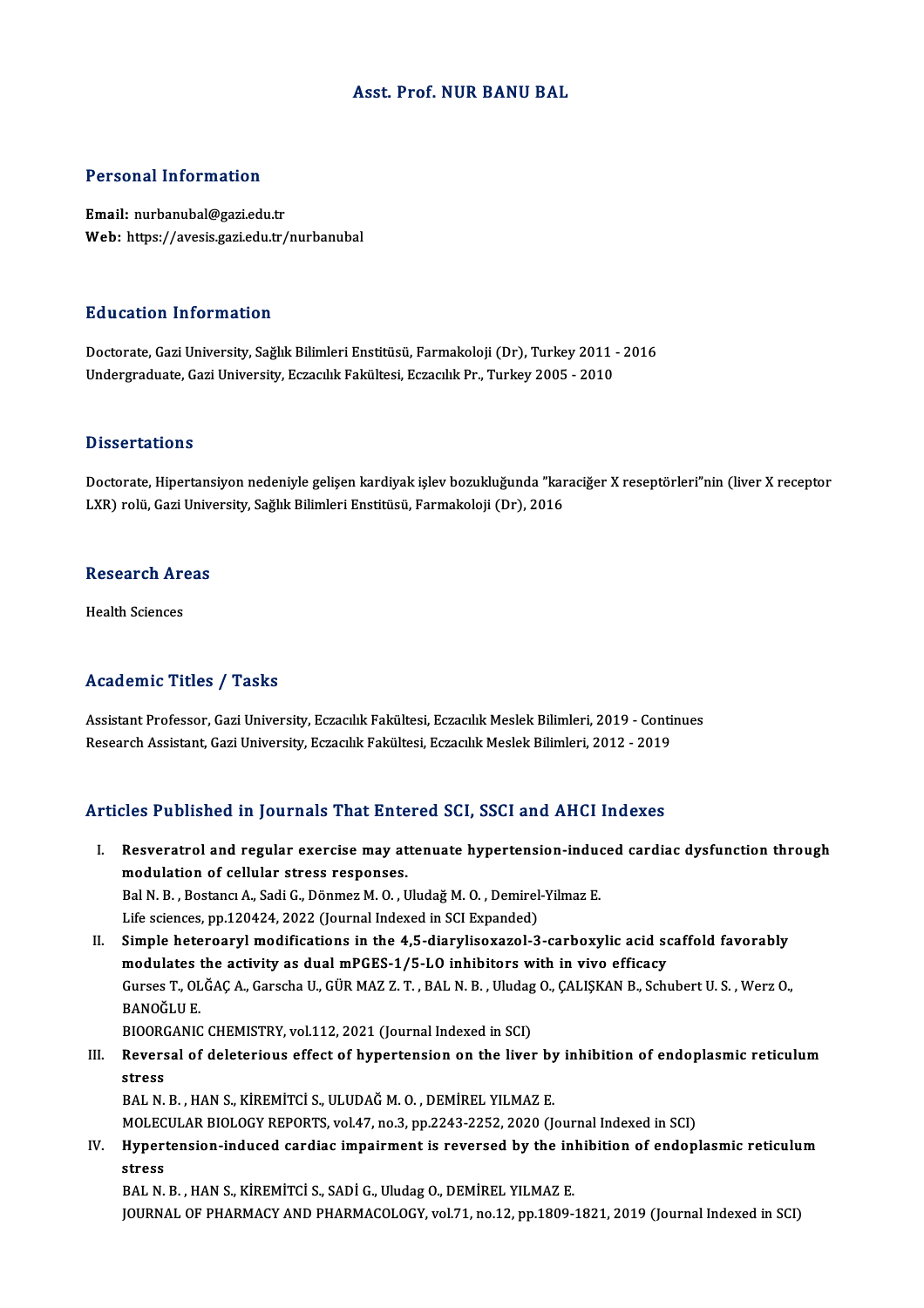- V. Activation of Liver X Receptors by GW3965 Attenuated Deoxycorticosterone Acetate-Salt Activation of Liver X Receptors by GW3965 Attenuated Deoxycort<br>Hypertension-Induced Cardiac Functional and Structural Changes<br>RALN B - HANS, USANMAZ S.E., KIREMITCLS, SADLC, Ulydez O. DEMIR Activation of Liver X Receptors by GW3965 Attenuated Deoxycorticosterone A<br>Hypertension-Induced Cardiac Functional and Structural Changes<br>BAL N. B. , HAN S., USANMAZ S. E. , KİREMİTCİ S., SADİ G., Uludag O., DEMİREL YILMAZ Hypertension-Induced Cardiac Functional and Structural Changes<br>BAL N. B. , HAN S., USANMAZ S. E. , KİREMİTCİ S., SADİ G., Uludag O., DEMİREL YILMAZ E.<br>JOURNAL OF CARDIOVASCULAR PHARMACOLOGY, vol.74, no.2, pp.105-117, 2019 BAL N. B. , HAN S., USANMAZ S. E. , KİREMİTCİ S., SADİ G., Uludag O., DEMİREL YILMAZ E.<br>JOURNAL OF CARDIOVASCULAR PHARMACOLOGY, vol.74, no.2, pp.105-117, 2019 (Journal Indexed in SCI)<br>VI. Inhibition of endoplasmic reticulu
- JOURNAL OF (<br>Inhibition of<br>dysfunction<br>HAN S. RAI N Inhibition of endoplasmic reticulum stress protected DOCA-salt hypertension-indu<br>dysfunction<br>HAN S., BAL N. B. , SADİ G., USANMAZ S. E. , Tuglu M. M. , ULUDAĞ M. O. , DEMİREL YILMAZ E.<br>VASCULAR RHARMAÇOLOCY vol.113. nn 39.

dysfunction<br>HAN S., BAL N. B. , SADİ G., USANMAZ S. E. , Tuglu M. M. , ULUDAĞ M. O. , DEMİR<br>VASCULAR PHARMACOLOGY, vol.113, pp.38-46, 2019 (Journal Indexed in SCI)<br>Antinosisentive Effect of Linesemal Bunivesaine Fermulatio VASCULAR PHARMACOLOGY, vol.113, pp.38-46, 2019 (Journal Indexed in SCI)

VII. Antinociceptive Effect of Liposomal Bupivacaine Formulations After Intrathecal Administration in<br>Rats

Yigit I.,GunaydinB.,EmmezÖ.H. ,UludagO.,BalN.B. ,DegimT. TURKISH JOURNAL OF MEDICAL SCIENCES, vol.49, pp.429-434, 2019 (Journal Indexed in SCI) Yigit I., Gunaydin B., Emmez Ö. H. , Uludag O., Bal N. B. , Degim T.<br>TURKISH JOURNAL OF MEDICAL SCIENCES, vol.49, pp.429-434, 2019 (Journal Indexed in SCI)<br>VIII. The effects of LXR agonist GW3965 on vascular reactivity

# TURKI:<br>The ei<br>aorta<br>HAN S The effects of LXR agonist GW3965 on vascular reactivity and inflamm<br>aorta<br>HAN S., BAL N. B. , SADİ G., USANMAZ S. E. , ULUDAĞ M. O. , DEMİREL YILMAZ E.<br>LIEE SCIENCES .val 212. an 297.292.2019 (Journal Indoved in SCD.

aorta<br>HAN S., BAL N. B. , SADİ G., USANMAZ S. E. , ULUDAĞ M. O. , DEMİREI<br>LIFE SCIENCES, vol.213, pp.287-293, 2018 (Journal Indexed in SCI)<br>The effects of resucratral and evergise en sge and gander d

## HAN S., BAL N. B. , SADİ G., USANMAZ S. E. , ULUDAĞ M. O. , DEMİREL YILMAZ E.<br>LIFE SCIENCES, vol.213, pp.287-293, 2018 (Journal Indexed in SCI)<br>IX. The effects of resveratrol and exercise on age and gender-dependent altera LIFE SCIENCES, vol.213, pp.28<br>The effects of resveratrol<br>functions and biomarkers The effects of resveratrol and exercise on age and gender-dependent<br>functions and biomarkers<br>HAN S., BAL N. B. , Sadi G., USANMAZ S. E. , ULUDAĞ M. O. , DEMİREL YILMAZ E.<br>EXPERIMENTAL CERONTOLOCY vol.110 nn.191.201.2012 (J functions and biomarkers<br>HAN S., BAL N. B. , Sadi G., USANMAZ S. E. , ULUDAĞ M. O. , DEMİREL YILMAZ E.<br>EXPERIMENTAL GERONTOLOGY, vol.110, pp.191-201, 2018 (Journal Indexed in SCI)<br>Effects of Ozone Treatment in Endetevin In

- HAN S., BAL N. B., Sadi G., USANMAZ S. E., ULUDAĞ M. O., DEMİREL YILMAZ E.<br>EXPERIMENTAL GERONTOLOGY, vol.110, pp.191-201, 2018 (Journal Indexed in<br>X. Effects of Ozone Treatment in Endotoxin Induced Shock Model in Rats<br>III X. Effects of Ozone Treatment in Endotoxin Induced Shock Model in Rats<br>ULUDAĞM.O., Ozdemir E.D., BALN.B., HAN S., Dayanir H., Babacan A., USANMAZ S.E., DEMİREL YILMAZ E. Effects of Ozone Treatment in Endotoxin Induced Shock Model in Rats<br>ULUDAĞ M. O. , Ozdemir E. D. , BAL N. B. , HAN S., Dayanir H., Babacan A., USANMAZ S. E. , DEMİREL YILMA<br>INTERNATIONAL JOURNAL OF PHARMACOLOGY, vol.13, no
- XI. SYNTHESIS AND ANTINOCICEPTIVE ACTIVITY OF MEPERIDINE-LIKE BENZIMIDAZOLE DERIVATIVES<br>Ercanli T., BAL N. B., ÖZDEMİR E., DÜNDAR Y., ULUDAĞ M. O., Cakir B., Ozden T., ÖNKOL T. INTERNATIONAL JOURNAL OF PHARMACOLOGY, vol.13, no.2, pp.166-174, 2017 (Journal I.<br>SYNTHESIS AND ANTINOCICEPTIVE ACTIVITY OF MEPERIDINE-LIKE BENZIMIDA<br>Ercanli T., BAL N. B. , ÖZDEMİR E., DÜNDAR Y., ULUDAĞ M. O. , Cakir B., REVUE ROUMAINE DE CHIMIE, vol.61, no.1, pp.15-23, 2016 (Journal Indexed in SCI)

## Articles Published in Other Journals

rticles Published in Other Journals<br>I. Kardiyovasküler Sistemde Karaciğer X Reseptörleri<br>Ral N. B. Uludağ M. O. Damirel Yılmaz E Stes 1 denenca in other journals<br>Kardiyovasküler Sistemde Karaciğer<br>Bal N. B. , Uludağ M. O. , Demirel Yılmaz E.<br>Türkiye Klinikleri Tin Bilimleri Dergisi ve Bal N. B. , Uludağ M. O. , Demirel Yılmaz E.<br>Türkiye Klinikleri Tip Bilimleri Dergisi, vol.39, no.4, pp.430-443, 2019 (Refereed Journals of Other Institutions)

## Refereed Congress / Symposium Publications in Proceedings

efereed Congress / Symposium Publications in Proceedings<br>I. KALPTE HİPERTANSİYONA BAĞLI GELİŞEN İNFLAMAZOM AKTİVASYONU VE MİTOFAJİ ÜZERİNE<br>RESVERATROL VE DÜZENLİ ECZERSİZİN ETKİSİ roca döngröss 7 symposium i usilomensis<br>KALPTE HİPERTANSİYONA BAĞLI GELİŞEN İNFL<br>RESVERATROL VE DÜZENLİ EGZERSİZİN ETKİSİ KALPTE HİPERTANSİYONA BAĞLI GELİŞEN İNFLAI<br>RESVERATROL VE DÜZENLİ EGZERSİZİN ETKİSİ<br>Bal N. B. , Dönmez M. O. , Uludağ M. O. , Demirel Yılmaz E.<br>26 HI USAL ve 1 HI USLARASI EARMAKOLOU KONGR RESVERATROL VE DÜZENLİ EGZERSİZİN ETKİSİ<br>Bal N. B. , Dönmez M. O. , Uludağ M. O. , Demirel Yılmaz E.<br>26. ULUSAL ve 1. ULUSLARARASI FARMAKOLOJİ KONGRESİ, Ankara, Turkey, 4 - 06 November 2021, pp.360-361<br>The effect of resucr Bal N. B., Dönmez M. O., Uludağ M. O., Demirel Yılmaz E.<br>26. ULUSAL ve 1. ULUSLARARASI FARMAKOLOJİ KONGRESİ, Ankara, Turkey, 4 - 06 November 2021, pp.36<br>II. The effect of resveratrol and regular exercise on the cardiac 26 ULUSAL ve 1 ULUSLARARASI F<br>The effect of resveratrol and responses in the hypertension<br>Pel N-P - Heapmag S-E - Undež M II. The effect of resveratrol and regular exercise on the cardiac oxidative stress and adrenergic<br>responses in the hypertension<br>Bal N. B., Usanmaz S. E., Uludağ M. O., Demirel Yılmaz E. 3rd International Gazi Pharma Symposium Series (GPSS-2021), Ankara, Turkey, 8 - 10 September 2021, pp.97 Bal N. B., Usanmaz S. E., Uludağ M. O., Demirel Yılmaz E.<br>3rd International Gazi Pharma Symposium Series (GPSS-2021), Ankara, Turkey, 8 - 10 September 202<br>III. The effect of 4-phenylbutyric acid on the hypertension induced 3rd International Gazi Pharma Symposium Series (G.<br>The effect of 4-phenylbutyric acid on the hype<br>Bal N. B., Han S., Usanmaz S. E., Sadi G., Uludağ M. O.<br>2rd International Cari Pharma Symposium Series (G.

The effect of 4-phenylbutyric acid on the hypertension induced cardiac stress responses<br>Bal N. B. , Han S., Usanmaz S. E. , Sadi G., Uludağ M. O.<br>3rd International Gazi Pharma Symposium Series (GPSS-2021), Ankara, Turkey, Bal N. B., Han S., Usanmaz S. E., Sadi G., Uludağ M. O.<br>3rd International Gazi Pharma Symposium Series (GPSS-2021), Ankara, Turkey, 8 - 10 September 2021, pp.6<br>IV. THE EFFECT OF 4-PHENYLBUTYRIC ACID ON HYPERTENSION-INDUCED 3rd International Gazi Pharma Symposium Series<br>THE EFFECT OF 4-PHENYLBUTYRIC ACID O<br>Bal N. B., Han S., Uludağ M. O., Demirel Yılmaz E.<br>12th International Symposium on Pharmaseutica 13th International Symposium on Pharmaceutical Sciences (ISOPS), Ankara, Turkey, 22 - 25 June 2021, pp.75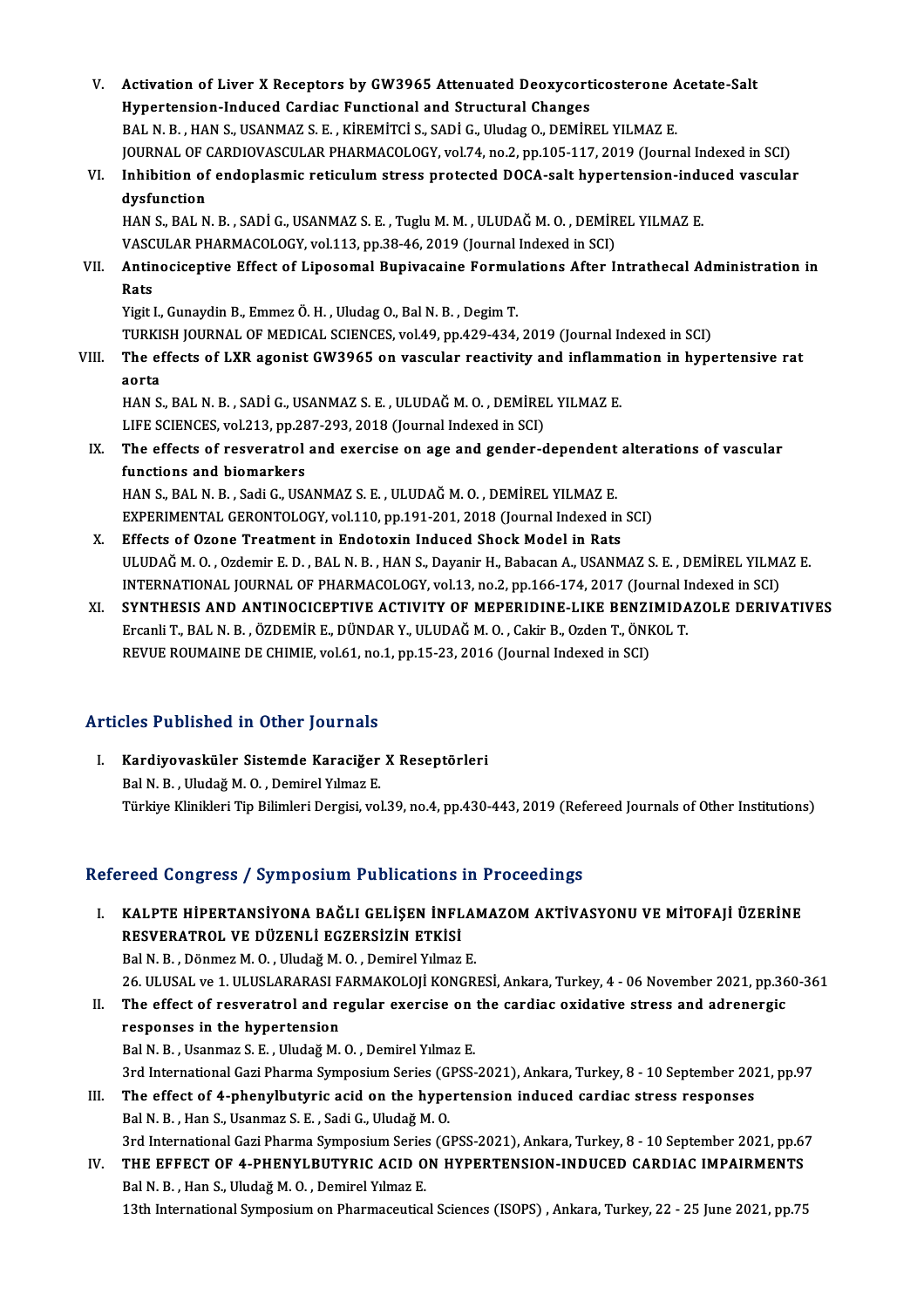| V.     | Gender dependent effects of resveratrol and regular exercise on the expression of various proteins            |
|--------|---------------------------------------------------------------------------------------------------------------|
|        | in kidney                                                                                                     |
|        | BAL N. B., HAN S., ULUDAĞ M. O., DEMİREL YILMAZ E.                                                            |
|        | 1st International Conference on Preventive Medicine (1st ICPM), 12 - 14 November 2019                         |
| VI.    | Düzenli Hareket ve Resveratrol'ün Kalp ve Böbrek Dokusunda Nitrik Oksit ve Toplam Antioksidan                 |
|        | Kapasite Üzerine Cinsiyete Bağlı Etkileri                                                                     |
|        | BAL N. B., HAN S., USANMAZ S. E., ULUDAĞ M. O., DEMİREL YILMAZ E.                                             |
|        | 25. Ulusal Farmakoloji Kongresi, Turkey, 4 - 07 November 2019                                                 |
| VII.   | TUDCA ile Endoplazmik Retikulum Stresinin Engellenmesinin Hipertansiyonda Gelişen Karaciğer                   |
|        | Hasarına Etkisi                                                                                               |
|        | BAL N. B., HAN S., KİREMİTCİ S., ULUDAĞ M. O., DEMİREL YILMAZ E.                                              |
|        | 25. Ulusal Farmakoloji Kongresi, Turkey, 4 - 07 November 2019                                                 |
| VIII.  | The effects of endoplasmic reticulum stress inhibition on vascular and cardiac EGFR signaling in              |
|        | hypertension                                                                                                  |
|        | BAL N. B., HAN S., Tuğlu M. M., ULUDAĞ M. O., DEMİREL YILMAZ E.                                               |
|        | 18th World Congress of Basic and Clinical Pharmacology (WCP2018), 1 - 06 July 2018                            |
| IX.    | Resveratrol ve Egzersizin Oksidatif Stres ile İlişkili Genler Üzerindeki Yaşa ve Cinsiyete Bağli Etkileri     |
|        | Han S., Sadi G., Bal N. B., Uludağ M. O., Demirel Yılmaz E.                                                   |
|        | 24. Ulusal Farmakoloji Kongresi, Trabzon, Turkey, 17 - 20 October 2017                                        |
| Χ.     | HIPERTANSIYONDA ENDOPLAZMIK RETIKULUM STRESININ ENGELLENMESININ KALP ve DAMARDA                               |
|        | MİTOJENİK YOLAKLARA ETKİSİ                                                                                    |
|        | Bal N. B., Han S., Tuğlu M. M., Uludağ M. O., Demirel Yılmaz E.                                               |
|        | 24. Ulusal Farmakoloji Kongresi, Trabzon, Turkey, 17 - 20 October 2017                                        |
| XI.    | Activation of liver X receptors prevents cardiac functional and structural changes in DOCA-salt               |
|        | hypertensive rats.                                                                                            |
|        | Bal N. B., Han S., Usanmaz S. E., Kiremitçi S., Sadi G., Uludağ M. O., Demirel Yılmaz E.                      |
|        | 2nd International Gazi Pharma Symposium, Ankara, Turkey, 11 - 13 October 2017                                 |
| XII.   | Inhibition of endoplasmic reticulum stress reversed doca-salt hypertension-induced structural                 |
|        | changes in cardiac and hepatic tissues                                                                        |
|        | Bal N. B., Han S., Kiremitci S., Uludağ M. O., Demirel Yılmaz E.                                              |
|        | 2nd International Gazi Pharma Symposium Series (GPSS-2017), Ankara, Turkey, 11 - 13 October 2017              |
| XIII.  | Aging and gender dependent alteration of oxidatve stress related genes.                                       |
|        | HAN S., SADİ G., BAL N. B., ULUDAĞ M. O., DEMİREL YILMAZ E.                                                   |
|        | 19th International conference on Oxidative Stress Reduction, Redox Homeostasis and Antioxidants, 26 - 27 July |
|        | 2017                                                                                                          |
| XIV.   | Inhibition of endoplasmic reticulum stress protected hypertension induced alteration in the protein           |
|        | expression of rat aorta                                                                                       |
|        | Han S., Bal N. B., Sadi G., Uludağ M. O., Demirel Yılmaz E.                                                   |
|        | The EMBO meeting., Mannheim, Germany, 10 - 13 September 2016                                                  |
| XV.    | Effects of LXR agonist GW3965 on expression of functional proteins in hypertensive rat aorta                  |
|        | Han S., Bal N. B., Sadi G., Uludağ M. O., Demirel Yılmaz E.                                                   |
|        | The EMBO meeting., Mannheim, Germany, 10 - 13 September 2016                                                  |
| XVI.   | Effect of endoplasmic reticulum stress inhibition on cardiac remodelling induced by hypertension              |
|        | Bal N. B., Han S., Kiremitci S., Sadi G., Uludağ M. O., Demirel Yılmaz E.                                     |
|        | 7th European Congress of Pharmacology (EPHAR), İstanbul, Turkey, 26 - 30 June 2016                            |
| XVII.  | Effects of endoplasmic reticulum stress on hypertension induced endothelial dysfunction in rat                |
|        | Han S., Bal N. B., Usanmaz S. E., Uludağ M. O., Demirel Yılmaz E.                                             |
|        | 7th European Congress of Pharmacology (EPHAR), İstanbul, Turkey, 26 - 30 June 2016                            |
| XVIII. | Effects of LXR agonist GW3965 on vascular reactivity in DOCA salt induced hypertension in rat                 |
|        | Han S., Bal N. B., Usanmaz S. E., Uludağ M. O., Demirel Yılmaz E.                                             |
|        | 7th European Congress of Pharmacology (EPHAR), İstanbul, Turkey, 26 - 30 June 2016                            |